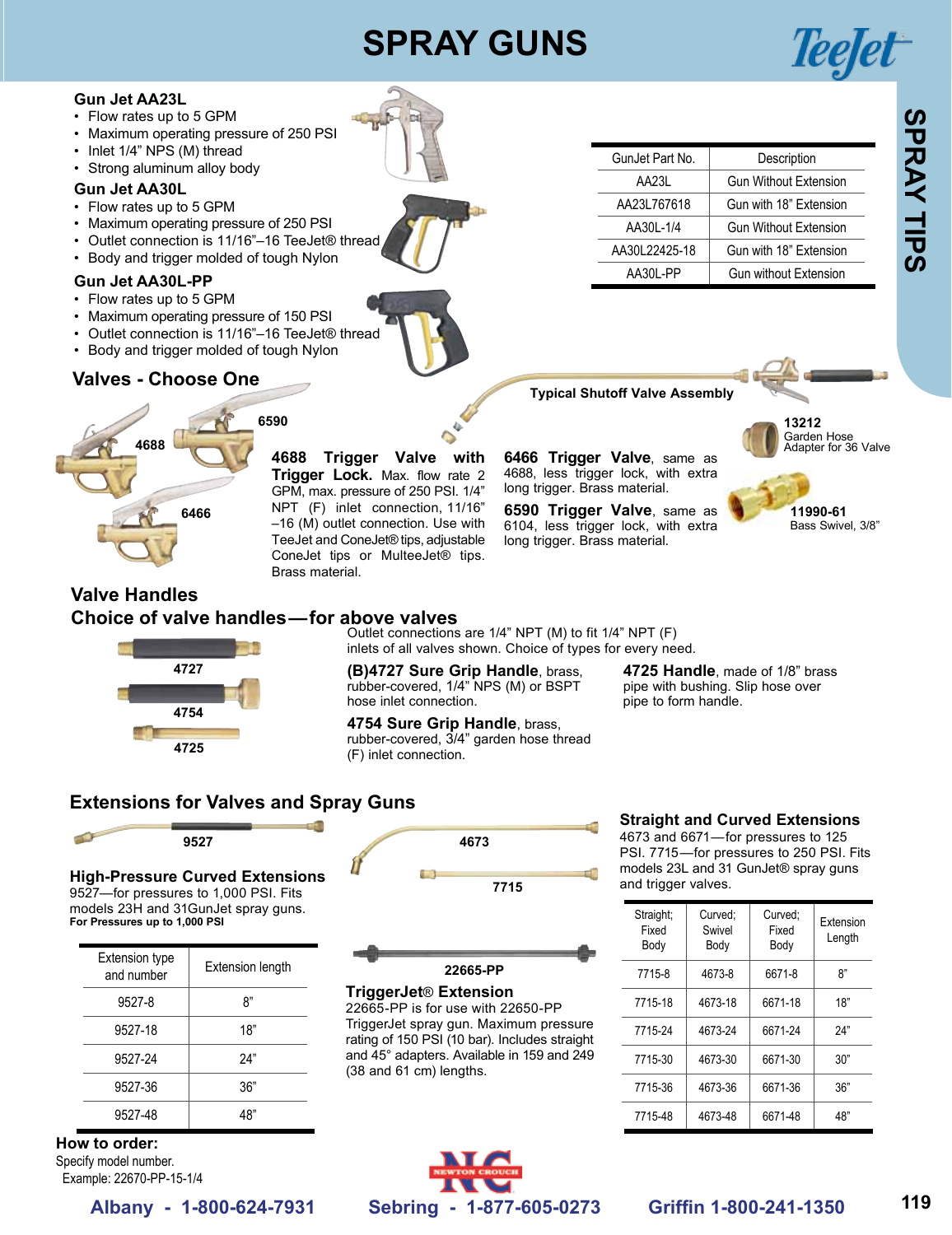

# **SPRAY GUNS**

TriggerJet Model No. | Extension<br>Length (in)

# **TriggerJet Model 22670**

- Maximum pressure rating is 150 PSI
- Trigger lock permits locking gun in an open position
- for continuous flow (optional)<br>38720-PPB-X8 adjustable Co adjustable ConeJet® spray tip with
- • CP22673-PP 45° and CP22664-PP straight adapters (other capacities available)
- Accepts all standard TeeJet spray tips and tip strainers

| $\cdots$ |
|----------|

| 38720-PPB-X8 a                                |
|-----------------------------------------------|
| Viton® O-rinq                                 |
| $\mathsf{CP}22673\text{-}\mathsf{PP}45^\circ$ |
| (other capacities                             |
| Accepts all standa                            |
|                                               |
|                                               |

| Trigger lock permits locking gun in an open position                                                                                                                                        |                                                            |              |                                                                                                                         |                            |                                                                 |                          | Length (in)                                                                                                                   |     |                                                   |           |                                                          |     |                          |     |
|---------------------------------------------------------------------------------------------------------------------------------------------------------------------------------------------|------------------------------------------------------------|--------------|-------------------------------------------------------------------------------------------------------------------------|----------------------------|-----------------------------------------------------------------|--------------------------|-------------------------------------------------------------------------------------------------------------------------------|-----|---------------------------------------------------|-----------|----------------------------------------------------------|-----|--------------------------|-----|
| for continuous flow (optional)                                                                                                                                                              |                                                            |              |                                                                                                                         |                            | 22670-PP-15-1/4                                                 |                          | 15                                                                                                                            |     |                                                   | 1/4 $(F)$ |                                                          |     | 38720-PPB-X8             |     |
| 38720-PPB-X8 adjustable ConeJet® spray tip with                                                                                                                                             |                                                            |              |                                                                                                                         |                            | 22670-PP-15-300                                                 |                          | 15                                                                                                                            |     | 1/4 hose shank                                    |           |                                                          |     | (Standard                |     |
| Viton <sup>®</sup> O-ring<br>• CP22673-PP45° and CP22664-PP straight adapters                                                                                                               |                                                            |              |                                                                                                                         |                            | 22670-PP-15-406                                                 |                          | 15                                                                                                                            |     | 3/8 hose shank                                    |           |                                                          |     | nozzle<br>shipped with   |     |
| (other capacities available)                                                                                                                                                                |                                                            |              |                                                                                                                         |                            | 22670-PP-24-1/4                                                 |                          | 24                                                                                                                            |     |                                                   | $1/4$ (F) |                                                          |     | TriggerJet)              |     |
|                                                                                                                                                                                             | • Accepts all standard TeeJet spray tips and tip strainers |              |                                                                                                                         |                            | 22670-PP-24-300                                                 |                          | 24                                                                                                                            |     | 1/4 hose shank                                    |           |                                                          |     |                          |     |
|                                                                                                                                                                                             |                                                            |              |                                                                                                                         |                            | 22670-PP-24-406                                                 |                          | 24                                                                                                                            |     | 3/8 hose shank                                    |           |                                                          |     |                          |     |
|                                                                                                                                                                                             |                                                            |              |                                                                                                                         |                            |                                                                 |                          |                                                                                                                               |     |                                                   |           |                                                          |     |                          |     |
|                                                                                                                                                                                             |                                                            |              |                                                                                                                         | <b>Threaded Connection</b> |                                                                 |                          |                                                                                                                               |     |                                                   |           |                                                          |     |                          |     |
| Lawn Spray Guns Model 25660                                                                                                                                                                 |                                                            |              |                                                                                                                         |                            |                                                                 |                          |                                                                                                                               |     |                                                   |           |                                                          |     |                          |     |
| · Interchangeable nozzle tips are color-                                                                                                                                                    |                                                            |              |                                                                                                                         |                            |                                                                 |                          |                                                                                                                               |     | Capacity (GPM) at Various Pressures               |           |                                                          |     |                          |     |
| coded for easy identification of nozzle tip                                                                                                                                                 |                                                            |              |                                                                                                                         | Spray Gun<br>Model No.     | Nozzle Tip No.                                                  |                          | $\overline{c}$                                                                                                                | 4   | 6                                                 | 8         | 10                                                       | 15  |                          | 20  |
| size                                                                                                                                                                                        |                                                            |              |                                                                                                                         |                            |                                                                 |                          | PSI                                                                                                                           | PSI | PSI                                               | PSI       | PSI                                                      | PSI |                          | PSI |
| • Nozzle tips provide a 45° full cone                                                                                                                                                       |                                                            |              |                                                                                                                         | 25660-1.5                  | CP25670-1.5-NY                                                  |                          | 1.4                                                                                                                           | 1.9 | 2.3                                               | 2.6       | 2.9                                                      | 3.4 |                          | 4.0 |
| "showerhead" spray pattern<br>• Convenient trigger lock for continuous                                                                                                                      |                                                            |              |                                                                                                                         | 25660-3.0                  | CP25670-3.0-NYB                                                 |                          | 2.0                                                                                                                           | 2.7 | 3.2                                               | 3.6       | 4.1                                                      | 4.9 |                          | 5.6 |
| spraying                                                                                                                                                                                    |                                                            |              |                                                                                                                         | 25660-4.0                  | CP25670-4.0-NY                                                  |                          | 2.3                                                                                                                           | 3.1 | 3.7                                               | 4.3       | 4.7                                                      | 5.6 |                          | 6.4 |
| • Maximum operating pressure of 200 PSI                                                                                                                                                     |                                                            |              |                                                                                                                         |                            |                                                                 |                          | Accessories                                                                                                                   |     |                                                   |           |                                                          |     |                          |     |
| • Made of Nylon with Viton® O-rings and                                                                                                                                                     |                                                            |              |                                                                                                                         | Part No.                   |                                                                 |                          |                                                                                                                               |     | Description                                       |           |                                                          |     |                          |     |
| stainless steel springs                                                                                                                                                                     |                                                            |              |                                                                                                                         | 25990                      |                                                                 |                          |                                                                                                                               |     | Swivel                                            |           |                                                          |     |                          |     |
|                                                                                                                                                                                             |                                                            |              |                                                                                                                         | 22665                      |                                                                 |                          |                                                                                                                               |     |                                                   |           |                                                          |     |                          |     |
|                                                                                                                                                                                             |                                                            |              |                                                                                                                         |                            |                                                                 |                          |                                                                                                                               |     | Extension wand max 100 psi                        |           |                                                          |     |                          |     |
|                                                                                                                                                                                             |                                                            |              |                                                                                                                         | 25657-NYB                  |                                                                 |                          |                                                                                                                               |     | Adapter needed for wand or standard TeeJet Nozzle |           |                                                          |     |                          |     |
|                                                                                                                                                                                             |                                                            |              |                                                                                                                         | CP22673-PP                 |                                                                 |                          |                                                                                                                               |     | 45° adapter for TeeJet tip or ConeJet Nozzle      |           |                                                          |     |                          |     |
|                                                                                                                                                                                             |                                                            |              |                                                                                                                         | CP22664-PP                 |                                                                 |                          |                                                                                                                               |     | Straight Adapter for tip                          |           |                                                          |     |                          |     |
| duty service<br>extends                                                                                                                                                                     |                                                            | applications | • Spraying tall trees and other                                                                                         | where                      | *Pressure measured at spray nozzle<br><b>Gun Jet AA2</b><br>max |                          | · Spot, tree, livestock, & power<br>washing at pressure 30-800 PSI                                                            |     |                                                   |           | • Spray tips are interchang<br>orifice disc made of corr |     |                          |     |
| Gun Jet 43H<br>• Designed and built for heavy<br>$\cdot$ Stem<br>extension to valve seat located<br>directly behind orifice disc for<br>drip-free shutoff and instant<br>operating response | through                                                    | DX-HSS       | spray throw is required: order<br>• hardened stainless steel tip<br>• All models have 1/2" NPT (F)<br>inlet connections |                            |                                                                 | connection               | • Overall length 24", weight<br>3.5 lb, brass 3/4"(F) inlet<br>• To operate, handle is rotated<br>360 degrees from shutoff to |     |                                                   | steel     | and erosion resistant stai                               |     |                          |     |
| · Trigger handle control of<br>spray pattern                                                                                                                                                |                                                            |              |                                                                                                                         |                            | • Brass                                                         |                          | max flow position                                                                                                             |     |                                                   |           |                                                          |     | A                        |     |
|                                                                                                                                                                                             |                                                            |              |                                                                                                                         |                            |                                                                 |                          |                                                                                                                               |     |                                                   |           |                                                          |     |                          |     |
|                                                                                                                                                                                             |                                                            |              |                                                                                                                         |                            |                                                                 | $\epsilon$ in $\epsilon$ |                                                                                                                               |     |                                                   |           |                                                          |     |                          |     |
|                                                                                                                                                                                             |                                                            |              |                                                                                                                         |                            |                                                                 |                          | Orifice Disc                                                                                                                  |     | Performance                                       |           | 100 PSI                                                  |     | 800 PSI                  |     |
|                                                                                                                                                                                             |                                                            |              |                                                                                                                         |                            |                                                                 | Model No.                | Number                                                                                                                        |     | (f <sup>t</sup> )                                 |           | Α                                                        | C   | Α                        |     |
|                                                                                                                                                                                             | Operating                                                  |              |                                                                                                                         |                            |                                                                 |                          |                                                                                                                               |     | Cap - GPM                                         |           | .53                                                      | .90 | 1.5                      |     |
| Model No.                                                                                                                                                                                   | Pressure                                                   | Material     | Length                                                                                                                  | Orifice                    |                                                                 | AA2-20                   | <b>AY-SS20</b>                                                                                                                |     | Max Vert Throw                                    |           |                                                          | 25  |                          | 2.5 |
|                                                                                                                                                                                             | Range (PSI)                                                |              | (in)                                                                                                                    | <b>Disc</b>                |                                                                 |                          |                                                                                                                               |     | Max Horz Throw                                    |           | 6                                                        | 35  | 8                        |     |
| AA43HC-1/2                                                                                                                                                                                  | 200-800                                                    | <b>Brass</b> | 8                                                                                                                       | $1/2$ npt                  |                                                                 |                          |                                                                                                                               |     | Cap - GPM                                         |           | .79                                                      | 1.4 | 2.2                      | 4.0 |
| AA43H-AL6                                                                                                                                                                                   | 200-800                                                    | Aluminum     | 22                                                                                                                      | 6                          |                                                                 | AA2-30                   | <b>AY-SS30</b>                                                                                                                |     | Max Vert Throw                                    |           |                                                          | 27  | $\overline{\phantom{a}}$ |     |
| AA43-H-6                                                                                                                                                                                    | 200-800                                                    | <b>Brass</b> | 22                                                                                                                      | 6                          |                                                                 |                          |                                                                                                                               |     | Max Horz Throw                                    |           | $\overline{7}$                                           | 38  | 9                        |     |

### **Gun Jet 43H**

- duty service
- Stem extends through extension to valve seat located directly behind orifice disc for drip-free shutoff and instant operating response
- Trigger handle control of spray pattern



| Model No.  | Operating<br>Pressure<br>Range (PSI) | Material     | Length<br>(in) | Orifice<br><b>Disc</b> |
|------------|--------------------------------------|--------------|----------------|------------------------|
| AA43HC-1/2 | 200-800                              | <b>Brass</b> | 8              | $1/2$ npt              |
| AA43H-AL6  | 200-800                              | Aluminum     | 22             | 6                      |
| AA43-H-6   | 200-800                              | <b>Brass</b> | 22             | 6                      |

#### **Gun Jet AA2**

- • Spot, tree, livestock, & power washing at pressure 30-800 PSI
- • Overall length 24", weight 3.5 lb, brass 3/4"(F) inlet connection
- To operate, handle is rotated 360 degrees from shutoff to max flow position • Brass
- • Spray tips are interchangeable orifice disc made of corrosion and erosion resistant stainless steel

 $Inlet$  Connection (in)  $\parallel$  Tip Number



| Model No. | Orifice Disc   | Performance       |     | 100 PSI |     | 800 PSI |
|-----------|----------------|-------------------|-----|---------|-----|---------|
|           | Number         | (f <sup>t</sup> ) | Α   | C       | A   | С       |
|           |                | Cap - GPM         | .53 | .90     | 1.5 | 2.5     |
| AA2-20    | <b>AY-SS20</b> | Max Vert Throw    |     | 25      |     | 33      |
|           |                | Max Horz Throw    | 6   | 35      | 8   | 42      |
|           |                | Cap - GPM         | .79 | 1.4     | 22  | 4.0     |
| AA2-30    | AY-SS30        | Max Vert Throw    |     | 27      |     | 34      |
|           |                | Max Horz Throw    | 7   | 38      | 9   | 45      |

# **How to order:** Specify model number.

# **Lawn Spray Guns Model 25660**

# • Nozzle tips provide a 45° full cone "showerhead" spray pattern

- • Convenient trigger lock for continuous spraying
- Maximum operating pressure of 200 PSI
- • Made of Nylon with Viton® O-rings and stainless steel springs



| • Spraying tall trees and other            |           |  |
|--------------------------------------------|-----------|--|
| applications                               | where max |  |
| المتواصي والمتوارد ومتواط والمتوسط المتوسط |           |  |

- spray throw is required: order • hardened stainless steel tip DX-HSS
- All models have 1/2" NPT (F) inlet connections

| <b>DIUT</b> |
|-------------|
|             |